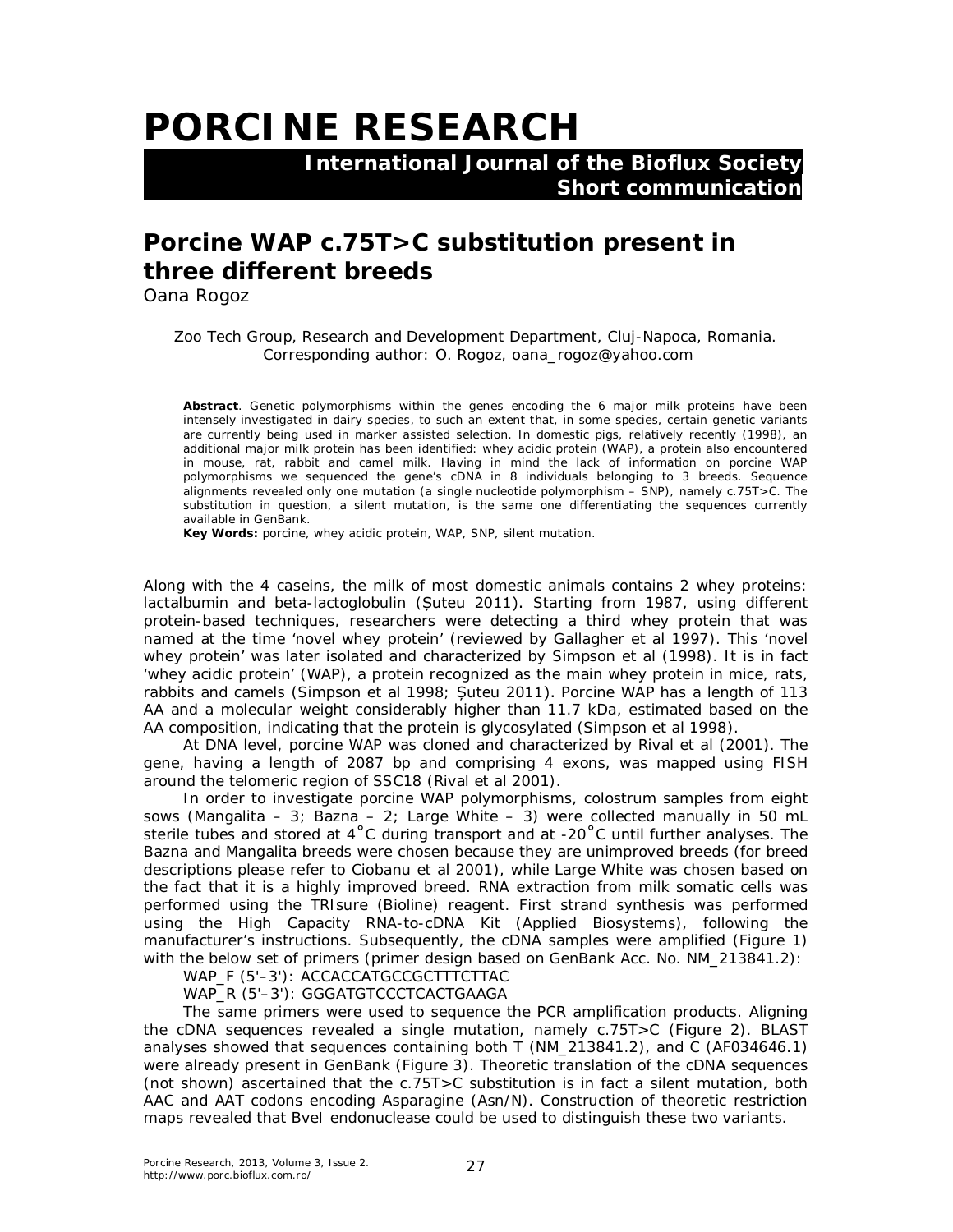

**Figure 1.** Agarose gel electrophoresis. Migrating profiles of porcine cDNA samples amplified with *WAP*-specific primers. NC: negative control. M1-M3: Mangalita samples. B1-B2: Bazna samples. L1-L3: Large White samples. L: 50 bp DNA Ladder (Fermentas).



**Figure 2.** Sequencing chromatograms revealing the porcine *WAP* c.75T>C substitution (marked with a rectangle): cDNA samples amplified with the primers WAP\_F and WAP\_R and sequenced with the forward primer. The upper sequencing chromatogram: CC. The lower chromatogram: TT. The sequencing chromatogram in the middle: TC (heterozygous individual – note the overlapping blue and red peaks).



**Figure 3.** Sequence alignment performed using NCBI's Basic Local Alignment Search Tool (BLAST). Upper sequence: GenBank Acc. No. AF034646.1. Lower sequence: GenBank Acc. No. NM\_213841.2 (RefSeq). The porcine *WAP* c.75T>C substitution is marked with a rectangle.